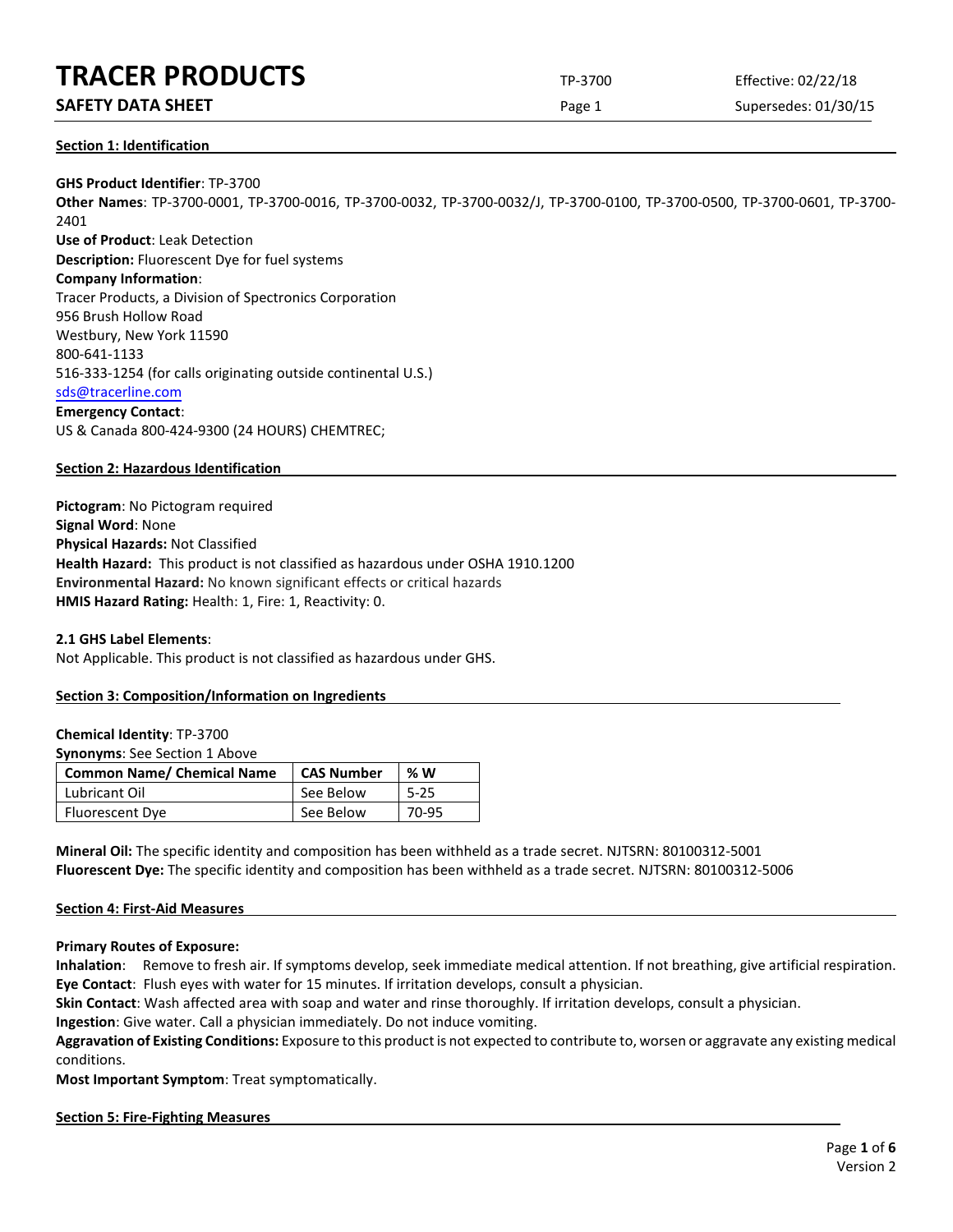Page 2 Supersedes: 01/30/15

**Flash Point:** > 200°F (93.3°C)

**Test Method:** Setaflash Closed Cup

**Explosive Limit:** LEL (%): No data available; UEL (%): No data available

**Autoignition Temperature:** Not self-igniting

**Unusual Fire and Hazardous Combustion and Decomposition Products:** Smoke, soot, and toxic/irritating fumes (i.e., carbon dioxide, carbon monoxide, etc.). Oxides of nitrogen and carbon.

**Fire and Explosion Hazards:** May liberate irritating or toxic vapors during combustion or decomposition.

**Extinguishing Media:** Based on the NFPA guide, use dry chemical, carbon dioxide, water mist, water jet sprays, halogen, or alcohol foam suitable for Class B fires. Use water to cool containers exposed to fire. For large fires, use water spray, fog or alcohol foam, thoroughly drenching the burning material.

**Unsuitable Extinguishing Media:** High volume water with full jet. Oxidizers and reducers.

**Fire-Fighting Procedures/Equipment:** Fire fighters and others who may be exposed to the products of combustion should be equipped with NIOSH-approved, positive-pressure, self-contained breathing apparatus (SCBA) and full protective clothing. Water can be used to cool and protect containers and surroundings.

## **Section 6: Accidental Release Measures**

## **Non-Emergency Personnel**:

General Advice: Avoid inhalation and contact with skin, eyes, or clothing. Wash hands and face before eating, drinking, or using tobacco products.

Personal Protective Equipment Needed: Wear impervious gloves, shoes, and protective clothing

## **Emergency Personnel**:

Suitable Protective Gear: Wear impervious gloves, shoes and protective clothing.

## Unsuitable Protective Gear: Not Applicable

**Environmental Precautions**: Prevent any contamination of local soils and water supply. Prevent ground water infiltration or any ground penetration. Avoid the spreading or entering into watercourses by using sand, soil, or other types of barriers. If contamination into water course or sewage system, alert appropriate authorities.

## **Containment/Clean-up Methods**:

Containment & Recovery of Product: Contain with absorbent material, such as clay, soil, universal binding medium, or any commercially available absorbent. Shovel reclaimed dye and absorbent into a recovery or salvage drums for disposal. For larger spills, transfer to a salvage tank for recovery or safe disposal. Any residues should be treated like a small spill. This is not a RCRA hazardous waste per Title 40 CFR 261. Stop material from contaminating soil, or from entering sewers or bodies of water. For larger spills, transfer to a salvage tank for safe recovery/disposal. Residues are treated as small spills.

Disposal**:** Either incinerate or land fill in accordance with applicable local, state and federal regulations.

#### **Section 7: Handling and Storage**

**Handling Precautions:** Use product only in well ventilated areas. Avoid breathing in mists or vapors from a heated product. Avoid formation of mists. Avoid heating product near flash point. Avoid prolonged or repeated contact with skin. Handle in ambient temperature.

**Storage Conditions:** Store in a cool, dry, well-ventilated area away from heat, ignition sources, and direct sunlight. Always keep containers tightly closed. Store away from oxidizing and reducing agents.

**Personal Hygiene:** Wash hands before breaks and at the end of the work day. Do not carry cleaning clothes used to absorb product in clothing. General hygiene measures for chemicals apply.

**Empty Container Precautions:** Do not reuse empty container for any purpose.

**Special Warnings:** Hot organic chemical vapors or mists can suddenly and without warning combust when mixed with air.

## **Section 8: Exposure Controls/Personal Protection**

**Occupational Exposure Limits**: No exposure limits have been established for this product. **Biological Exposure Limits**: No data available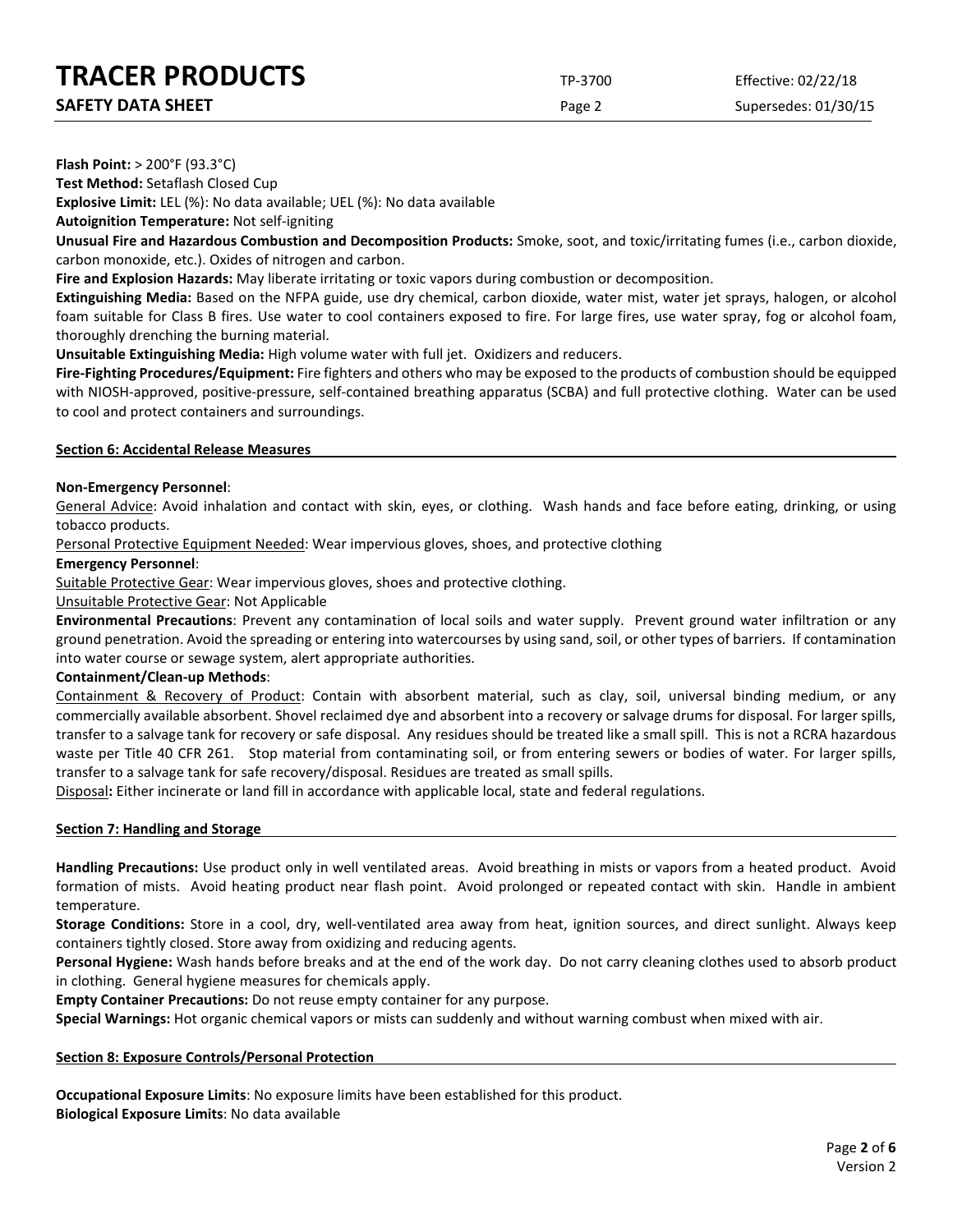| <b>TRACER PRODUCTS</b>   | TP-3700 | Effective: 02/22/18  |
|--------------------------|---------|----------------------|
| <b>SAFETY DATA SHEET</b> | Page 3  | Supersedes: 01/30/15 |

**Engineering Controls/Ventilation**: Maintain airborne concentrations below the established exposure limits by providing adequate ventilation. General (dilution) ventilation should be acceptable. Additional local exhaust ventilation is recommended where dusts, mists or vapors may be released.

**Airborne Oil Mist Exposure Limits:** Mineral Oil

ACGIH TLV:  $5mg/m<sup>3</sup>$ , 8 hr.

ACGIH STEL:  $10 \text{mg/m}^3$  OSHA PEL:  $5 \text{mg/m}^3$ , 8 hr.

**Personal Protective Equipment**:

Respiratory Protection: Avoid breathing vapor and/or mist. If occupational exposure limits are exceeded wear NIOSH/OSHA approved equipment. Use a respiratory protection fitted with a combination filter A-P3 for short term use. High airborne concentrations may necessitate the use of self-contained breathing apparatus (SCBA) or a supplied air respirator. Respiratory protection programs must be in compliance with 29 CFR 1910.134.

Skin Protection: Wear protective clothing and appropriate impervious gloves.

Eye Protection: Wear safety goggles with peripheral coverage approved to EU Standard EN 166, AS/NZS 1337. An eye wash facility should be readily available.

Hand Protection: When in contact with material, be sure to use proper gloves approved to standards (Europe: EN 374, U.S.: F739, & AS/NZS: 2161). Gloves made from neoprene, nitrile or butyl rubber may provide suitable chemical protection.

Hygiene Measures: Wash thoroughly after handling, especially before eating, drinking, smoking, or using restroom facilities.

## **Section 9: Physical and Chemical Properties**

**Physical State**: Liquid **Appearance**: Dark Red **Odor**: Light Blend Petroleum **Odor Threshold**: no data available **pH**: No data available **Melting Point**: No data available **Freezing Point**: No data available **Initial Boiling Point**: No data available **Boiling Range**: > 540°F (282.2°C) **Flash Point (SetaFlash Closed Cup)**: > 200°F (93.3°C) **Evaporative Rate**: No data available **Solid Flammability**: No data available **Gas Flammability**: No data available **Upper Explosive Limit**: No data available **Lower Explosive Limit**: No data available **Vapor Pressure 68**° **F (20**° **C)**: No data available **Vapor Density (Air=1)**: No data available **Relative Density**: 0.703 **Solubility in Water**: Insoluble **Partition Coefficient: n-octanol/water**: No data available **Auto-ignition Temperature**: No data available **Decomposition Temperature**: No data available **Viscosity at 40°C**: 16.48 **Viscosity at 100°C: TBD Percent Volatile by Volume (%)**: 0 **Evaporation Rate (Butyl Acetate=1)**: < 0.01 **Volatile Organic Content (VOC) Component**: None

**Note:** The physical data presented above are typical values and should not be construed as a specification.

#### **Section 10: Stability and Reactivity**

**Reactivity**: This product is non-reactive under ambient conditions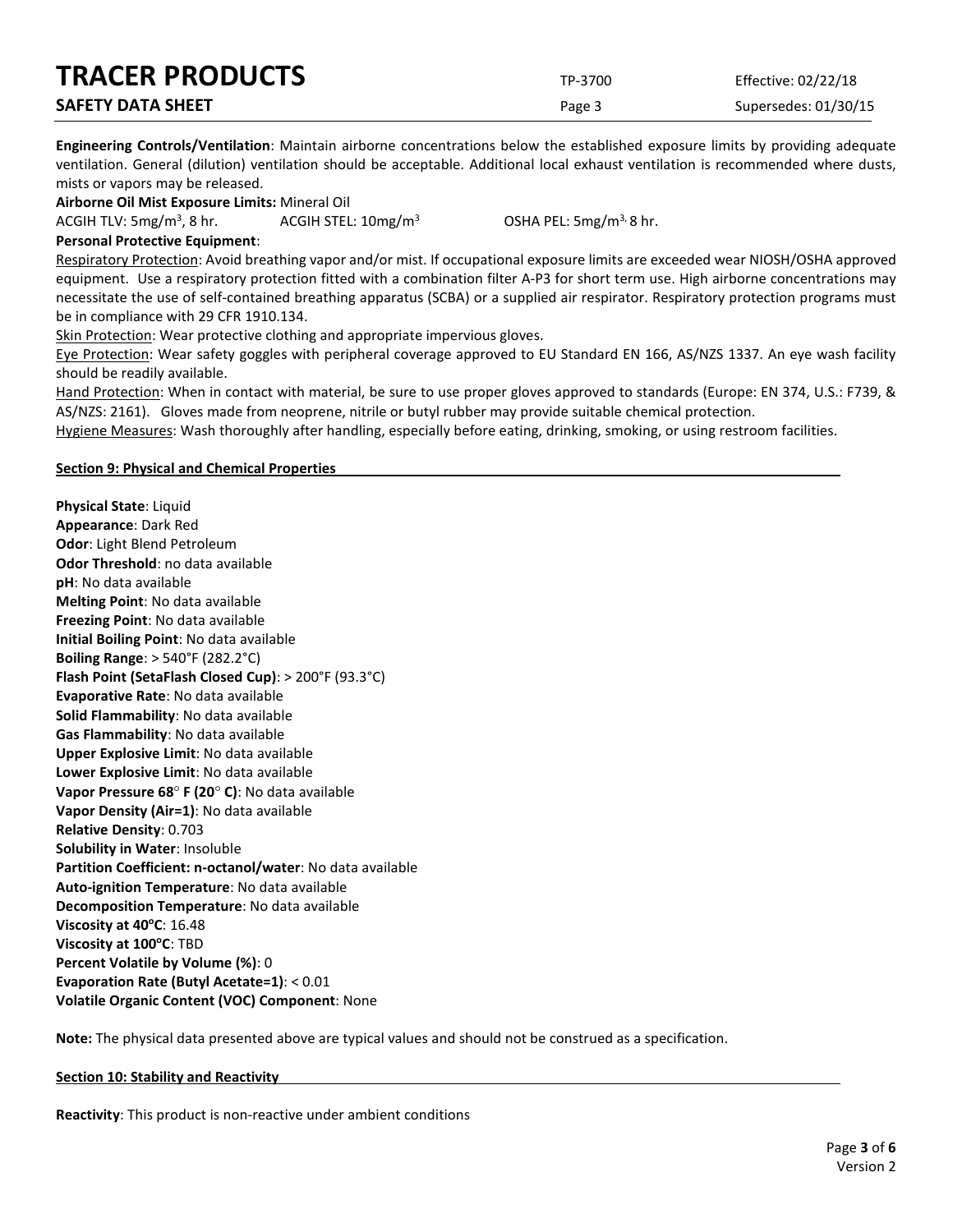| <b>TRACER PRODUCTS</b>   | TP-3700 | Effective: 02/22/18  |
|--------------------------|---------|----------------------|
| <b>SAFETY DATA SHEET</b> | Page 4  | Supersedes: 01/30/15 |

Stability: Stable under normal conditions of use. Can decompose slowly with localized heating over 300°C **Conditions to Avoid**: High temperatures & a source of ignition. Toxic fumes may be released if product is heated above decomposition point.

**Incompatible Materials**: Strong Acids, Strong oxidizing agents, and Reducing agents

Hazardous Decomposition Products: In the event of combustion, CO and CO<sub>2</sub> will be formed.

**Hazardous Polymerization**: Will not occur

## **Section 11: Toxicological Information**

|                             |        | Mineral Oil*        | Fluorescent Dye* |
|-----------------------------|--------|---------------------|------------------|
| Oral LD <sub>50</sub>       | Rat    | >5000 mg/kg         | >5000 mg/kg      |
| Dermal LD <sub>50</sub>     | Rabbit | >2000 mg/kg         | >2000 mg/kg      |
| Inhalation LC <sub>50</sub> | Rat    | $2.18 \text{ mg/l}$ | $2.18$ mg/l      |
| Eye Irritation              | Rabbit | Not Irritating      | Irritant         |
| Skin Irritation             | Rabbit | Mild Irritant       | Mild Irritant    |

\* Results based on tests on similar products

## **Carcinogenicity**:

| <b>Carcinogenicity</b> | ACGIH IARC |    | <b>TNTP</b> | <b>OSHA</b> |
|------------------------|------------|----|-------------|-------------|
| Mineral Oil            | N٥         | N٥ | N٥          | N٥          |
| <b>Fluorescent Dye</b> | Nο         | N٥ | N٥          | N٥          |

Summary Comments: According to ACGIH, IARC, NTP, and OSHA, the mineral oil and the fluorescent dye are not considered to be a hazardous carcinogen to humans.

## **Reproductive Toxicity**: No

**STOT-single exposure**: May cause respiratory irritation

**STOT-repeated exposure**:

|                    |     | Fluorescent Dye   | Mineral Oil       |
|--------------------|-----|-------------------|-------------------|
| Oral mg/kg         | Rat | No data available | No data available |
| Dermal mg/kg       | Rat | No data available | >1000             |
| Inhalation mg/l/4h | Rat | No data available | >980              |

## **Aspiration Hazard**: No

**Likely Routes of Exposure**: Eyes, skin and respiratory tract **Symptoms**:

Eye Contact: Causes eye irritation

Skin Contact: Irritation can occur following prolonged or repeated contact. Inhalation: Processing vapors can cause irritation to the respiratory tract. Ingestion: May cause gastrointestinal irritation

## **Section 12: Ecological Information**

#### **Toxicity**:

|                                        | <b>Fluorescent Dye</b> | <b>Mineral Oil</b> |
|----------------------------------------|------------------------|--------------------|
| Fish LL <sub>50</sub> 96hr mg/l        | No data available      | $>100$ mg/l        |
| Crustacean LL <sub>50</sub> 96hr. mg/l | No data available      | $>10000$ mg/L      |
| Algae <b>NOEL</b> 72hr. mg/l           | No data available      | $>100$ mg/l        |

**NOEL:** No observed adverse effect level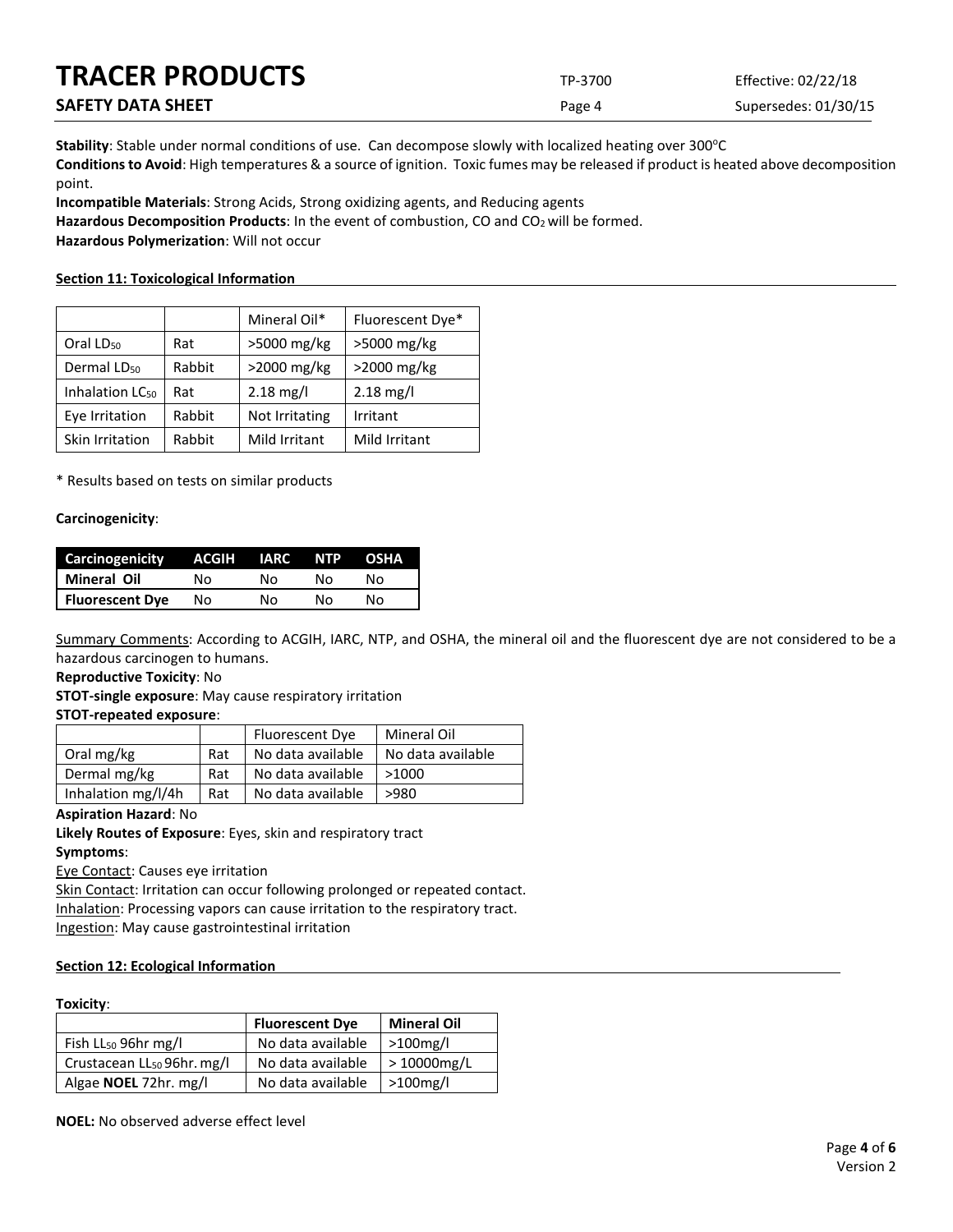## **SAFETY DATA SHEET** SUPERFOUR CONSUMING THE Page 5 Supersedes: 01/30/15

**Persistence & Degradability**: biodegradable **Bioaccumulation Potential**: None **Mobility in Soil**: Readily absorbed into soil **Behavior in Sewage Plants:** No data available **PBT vPvB:** The substance is not PBT / vPvB

## **Section 13: Disposal Considerations**

**General Statements:** Federal regulations may apply to empty container. State and/or local regulations may be different.

**Disposal:** Recover or recycle if possible, otherwise, dispose of in accordance with all local, state, and federal regulations. Sewage disposal is discouraged

**Special Instructions:** Be sure to contact the appropriate government environmental agencies if further guidance is required. Do not remove labels from container until container is cleaned properly. Containers can be reused or disposed of by landfill or incineration if appropriate to local law. Water with cleaning agents is required **Hazardous Waste Number:** Not a RCRA hazardous waste

#### **Section 14: Transport Information**

**General Comments**: This product is not classed as hazardous or regulated for transport under 49 CFR, IATA/ICAO, or IMDG **49 CFR: DOT Shipping Name:** Not Regulated **DOT Label:** N/A **DOT Identification No.:** Not Applicable; Nonregulated shipments by air under 49 CFR, IATA/ICAO AND IMO **Transport by Road/Rail (ADR/RID): UN Proper Shipping Name:** Not Applicable **Transport Hazard Class:** Not Applicable **Packing Group:** Not Applicable **Classification Code:** Not Applicable **LQ (ADR 2013):** Not Applicable **LQ (ADR 2009):** Not Applicable **Environmental Hazard:** Not Applicable **Tunnel Restriction Code:** Not Applicable **Transport by Sea (IMDG): UN Proper Shipping Name:** Not Applicable **Transport Hazard Class:** Not Applicable **Packing Group:** Not Applicable **Marine Pollutant:** Not Applicable **Environmental Hazard:** Not Applicable **Transport by Air (IATA): UN Shipping Name**: Not Applicable **Transport Hazard Class**: Not Applicable **Packing Group Number**: Not Applicable **Environmental Hazards**: Not Applicable **Special Precautions for User:** Unless otherwise specified, general measures for safe transport must be followed **Transport in Bulk:** Non-dangerous material according to transport regulations.

#### **Section 15: Regulatory Information**

#### **Inventory Status:**

Mineral Oil: is listed or are excluded from listing on TSCA, DSL, & AICS inventories Fluorescent Dye: is listed or are excluded from listing on TSCA, DSL, AICS, IECSC, & ENCS inventories